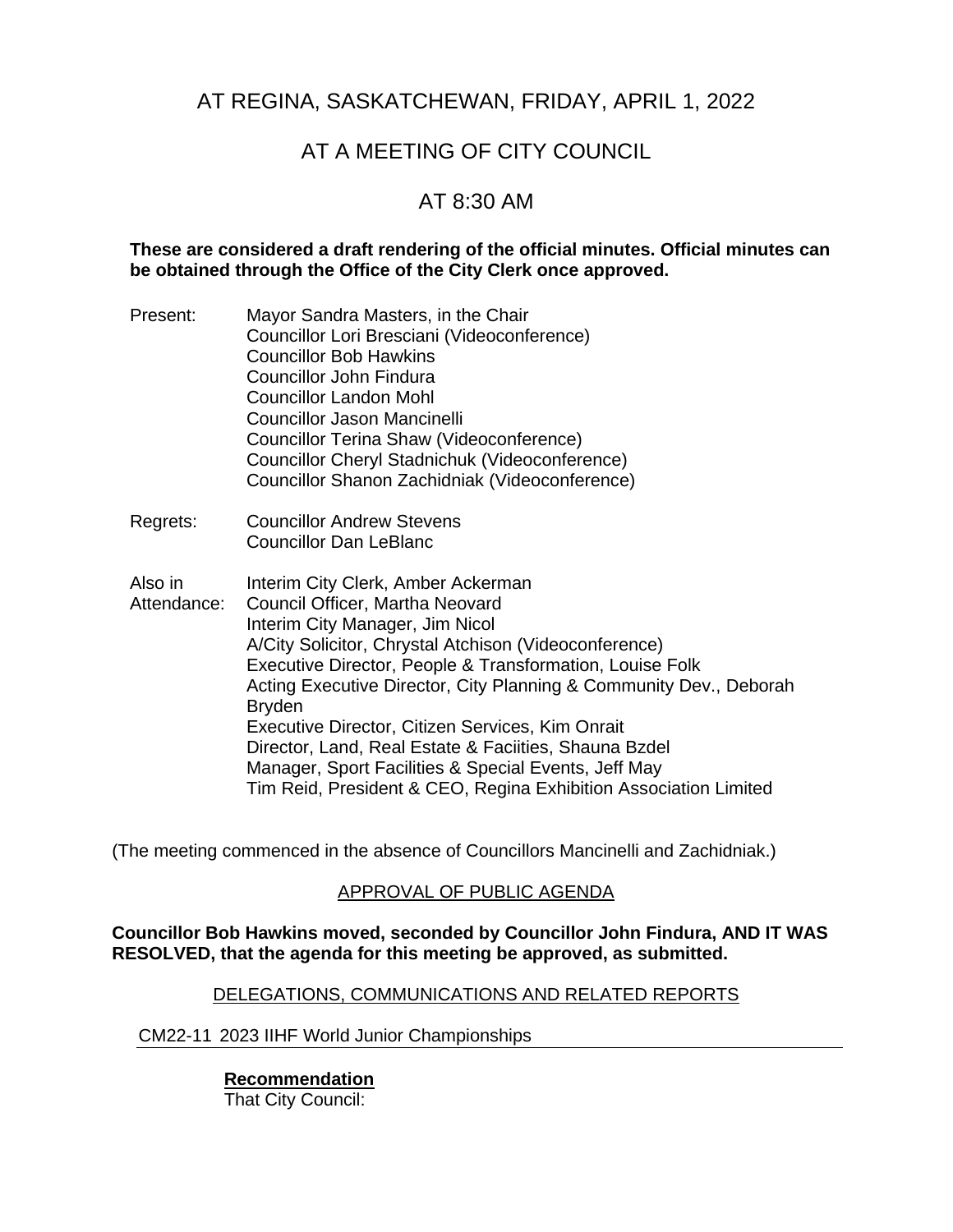- 1. Support a bid to co-host the 2023 IIHF World Junior Championship with a total contribution of up to \$350,000.
- 2. Approve the above support subject to the following conditions:
	- a) Confirmation of funding provided by other organizations supporting the bid including but not limited to City of Saskatoon and Tourism Saskatchewan.
	- b) Completion of a Contribution Agreement with the Host Committee, Regina Exhibition Association Limited (REAL) or Hockey Canada whichever is determined to be the most appropriate.
	- c) Recognition by the other organizations funding this bid that the City of Regina accepts no obligations for deficits, loans, or guarantees as a result of hosting the 2023 IIHF World Junior Championship.
	- d) A commitment by Tourism Saskatoon, Tourism Regina and REAL to provide a follow up report that identifies the economic benefits to the community and how the City of Regina's funding was utilized in the hosting of the event.
- 3. Delegate the authority to the Executive Director, City Planning & Community Development to negotiate and approve the terms of the Contribution Agreement between the Host Committee, REAL or Hockey Canada whichever is determined to be the most appropriate.
- 4. Authorize the City Clerk to execute the Contribution Agreement on behalf of the City of Regina after review by the City Solicitor.
- 5. Approve funding up to \$350,000 in support through 2022's annual Events, Conventions and Tradeshows (ECT) attraction budget and a withdrawal from the ECT Reserve as needed.

DE22-61 Chelsea Galloway, representing Regina Economic Development, addressed City Council

**Councillor John Findura moved, seconded by Councillor Landon Mohl, AND IT WAS RESOLVED, that communication CP22-6: Tim Playtor, Regina & Area Chamber of Commerce, Regina, SK, be received and filed.**

(Councillor Shanon Zachidniak joined the meeting.)

(Councillor Jason Mancinelli joined the meeting.)

**Councillor Bob Hawkins moved, seconded by Councillor John Findura, that the recommendations contained in the report be concurred in.**